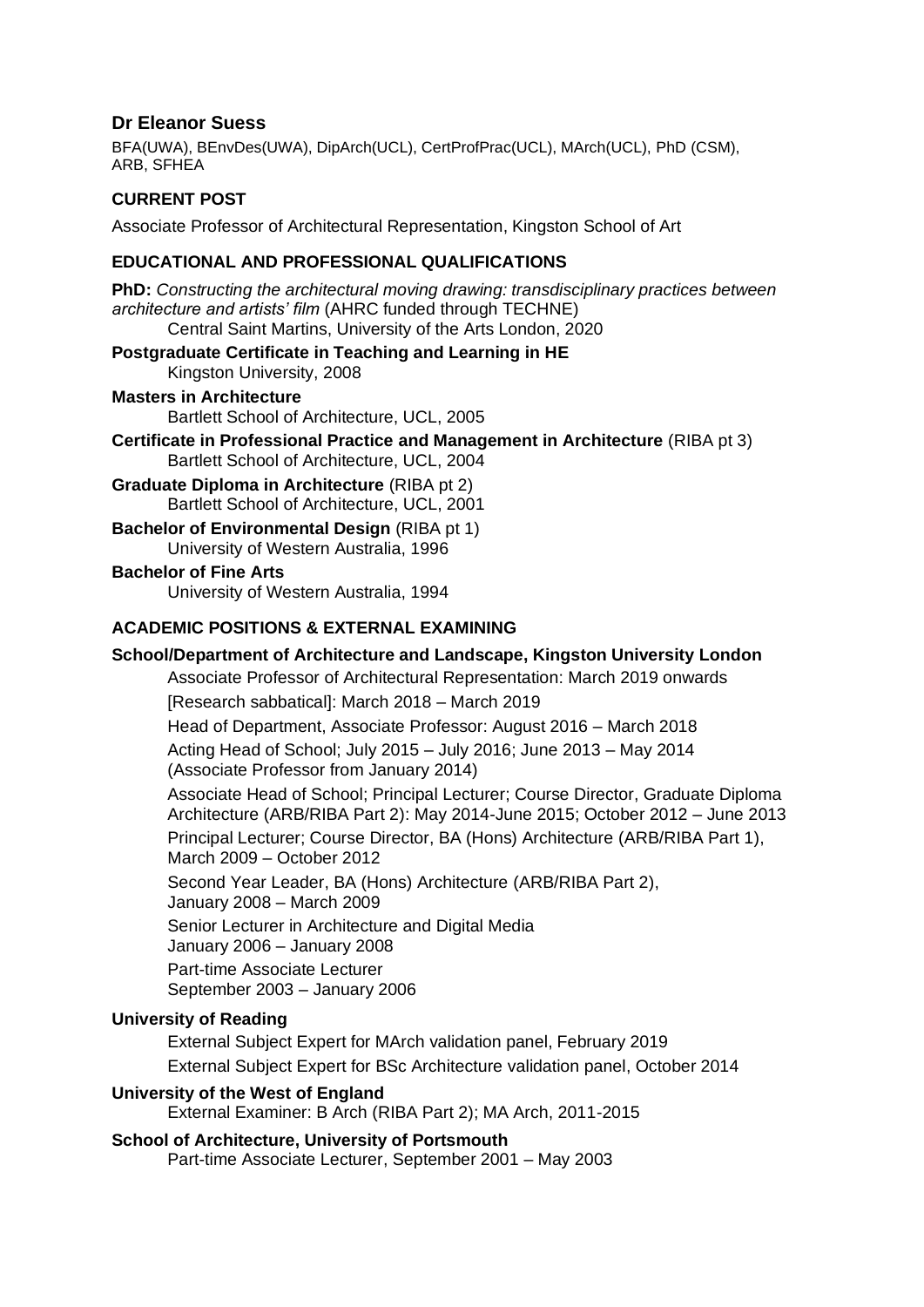#### **PROFESSIONAL EXPERIENCE**

#### **Fashion Architecture Taste, London**

Architect; May 2007 – August 2007

### **Proctor and Matthews Architects, London**

Consultant; December 2005 – May 2007 Project Architect/Architect; December 2004 – December 2005 Assistant Architect; October 1996 – December 2004

#### **Adelaide International Arts Festival, Australia**

*Ruins of the Future* Designer / Project Manager; July 1995 – March 1996

# **MEMBERSHIP OF PROFESSIONAL BODIES**

**Architect's Registration Board** (ARB), Membership Number: 069745A

**Senior Fellow of the Higher Education Academy**, Membership Number: PR098969

#### **RESEARCH INTERESTS**

I am an active academic researcher engaged in critical practice and writing in the field of architectural representation. I have two linked strands of practice-based research: artists' filmmaking as a tool for producing time-based architectural drawings; and cyanotype printing to explore light and shadow within architectural space.

#### **PUBLICATIONS**

E. Suess 'Light Matter: The Transdisciplinary Practice of the Architectural Moving Drawing', in Troiani I. and Campbell H. (eds) *Making Visible: Architecture Filmmaking*, Intellect, (2020).

E. Suess "Light Events: Interior and Exterior Space in Michael Snow's *Wavelength*" in Sparke, P., Brown, P., Lara-Betancourt, P., Lee, G., Taylor, M (eds) *Flow: Interior, Landscape and Architecture in the Era of Liquid Modernity*, Bloomsbury, London, 2018

E. Suess "Projective Views" in Sparke, P., Brown, P., Lara-Betancourt, P., Lee, G., Taylor, M (eds) *Flow: Interior, Landscape and Architecture in the Era of Liquid Modernity*, Bloomsbury, London, 2018

E. Suess "Doors Don't Slam: Time-Based Architectural Representation" in D. Maudlin and M. Vellinga (eds) *Consuming Architecture: On the Occupation, Appropriation and Interpretation of Buildings* Routledge, 2014

E Suess "Prophecy and Memory: *Wavelength* as Architectural Drawing" in *The International Journal of the Arts in Society* Volume 5, Number 5, Common Ground Publishing, Illinois, 2010, ISSN: 1833-1866

E Suess *Painting over the Blackboard: Customisation of a Proprietary VLE***;** Funded CEBE Case Study; Cardiff, CEBE, Cardiff University, 2010

D. Deane & E Suess "On Slowness", in C. Spiridonis & M. Voyatzaki *Teaching and Experimenting with Architectural Design: Advances in Technology and Changes in Pedagogy;* EAAE Transactions on Architectural Education no 35; Thessaloniki, 2007

E. Suess & D. Havercroft "Durer's house" in L. van Schaik (ed), *Ruins of the Future*, RMIT Publications, 2000

# **EXHIBITIONS/SCREENINGS**

*Drawing Beyond Itself*, AIR Gallery, Altrincham, UK, 2-24 October 2020

*ULTRAcinema 2020* [screening of "Carriage"], Tepic, Mexico, 16 November 2020 [online screening due to Covid-19]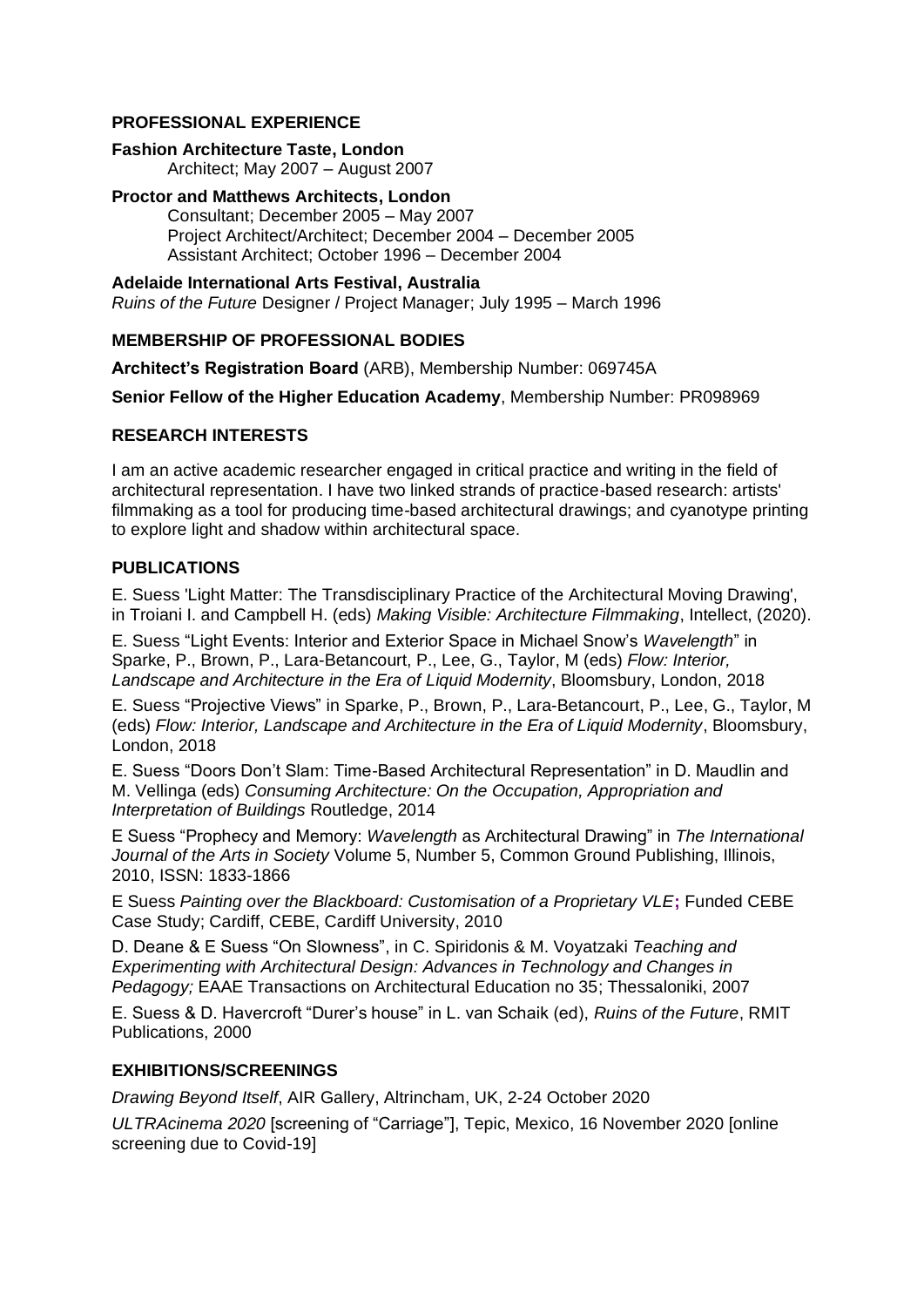*Experimental Film Festival* [screening of "Carriage"], Barcelona, Spain, July 2020 [online screening due to Covid-19]

*Oregon State International Film Festival* [screening of "Carriage"], Darkside Cinema, Oregon, USA; 12 January 2020

*RAGFF Venezia* [screening of "Carriage"], Laboratorioccupato Morion, Venice, Italy; 5 December 2019

*Balkan Can Kino 2019 - 2nd BCK Film Symposium "Home is where you start from"* [screening of "Carriage"]; Gallery MEME, Athens; 4-6 October 2019

*Darkroom Festival* [screening of "Carriage", "Sunhouse Elevation/Sunhouse Azimuth", "Factory Wall Timescales [3]"]; Deptford Cinema, London; 28 September 2019

*Bideodromo International Experimental Film and Video Festival* [screening of "Factory Wall Timescales [2]"], BilbaoArte Art Production Center, Bilbao; 20 September 2019

*Balkan Can Kino 2019 - "Landscapes/Bodyscapes"* [Screening of "Sunhouse Elevation/ Sunhouse Azimuth"]; Rethymno, Crete, 14-15 September

*Desenzano Film Festival* [screening of "Carriage"]; Theatre Alberti, Brescia, Italy; 14 September 2019

*Gstaadfilm Festival (UK tour)* [screening of "Carriage"]; Warwick Road Bazaar, Carlisle; 12 September 2019

*Made in Arts London Annual Exhibition*; TM Lighting Gallery, Cubitt St, London; 12 September – 29 November 2019

*Gstaadfilm Festival* [screening of "Carriage"]; Kinobar Prager Frühling, Leipzig; 16 August 2019

"Phoenix Gallery Timeframes" at *Making Representations* Exhibition, Phoenix Gallery, Brighton, 1 March 2019

"Factory Wall" moving image installation for *40° Celsius* Exhibition ASC Studios, Grafton Quarter, Croydon; 16-25 November 2018

Croydon Arts Store Research Space, Artist in Residence; Summer 2018

*Motion Pictures Film Festival* [Screening of "Carriage"]; Clementine Cinema, Lagos, Nigeria; 29 August 2018

*Southampton Film Week* [Screening of "Carriage"]; Southampton, UK; 18 November 2017

*MEM: Experimental Arts International Festival Bilbao* [Screening of "Sunhouse Elevation/Sunhouse Azimuth"]; Arkitektura SF 38 Exhibition, Bilbao; 15 November 2017

*San Diego Underground Film Festival* [Screening of "Carriage"]; Tenth Avenue Arts Center, San Diego, California, USA; 27 August 2017

*Szczecin European Film Festival* [screening of "Parallel Carriage"]; Dom Kultury 13 Muz – The Cultural Institution of the City of Szczecin, Poland; 22 June 2017

*Architecture Film Festival* [Screening of "Carriage"]; Bargehouse, Oxo Tower Wharf, South Bank, London; 9 June 2017

*Cinecity 2015* [Screening of "Venice Wall" & "East Croydon Ramp"]; Loop, Melbourne; 14 May 2015

*Sydney Architecture Festival*, CineCity at SAF: Connections, [Screening of "Dunwich Fishing" & "Venice Water"], Golden Age Cinema, 9 November 2014

*Arquiteturas* (Portugal international film festival screening documentary, experimental, animation and fiction films about architecture), [Screening of "Dunwich Fishing"], Cinema Alvalade, 26 September 2014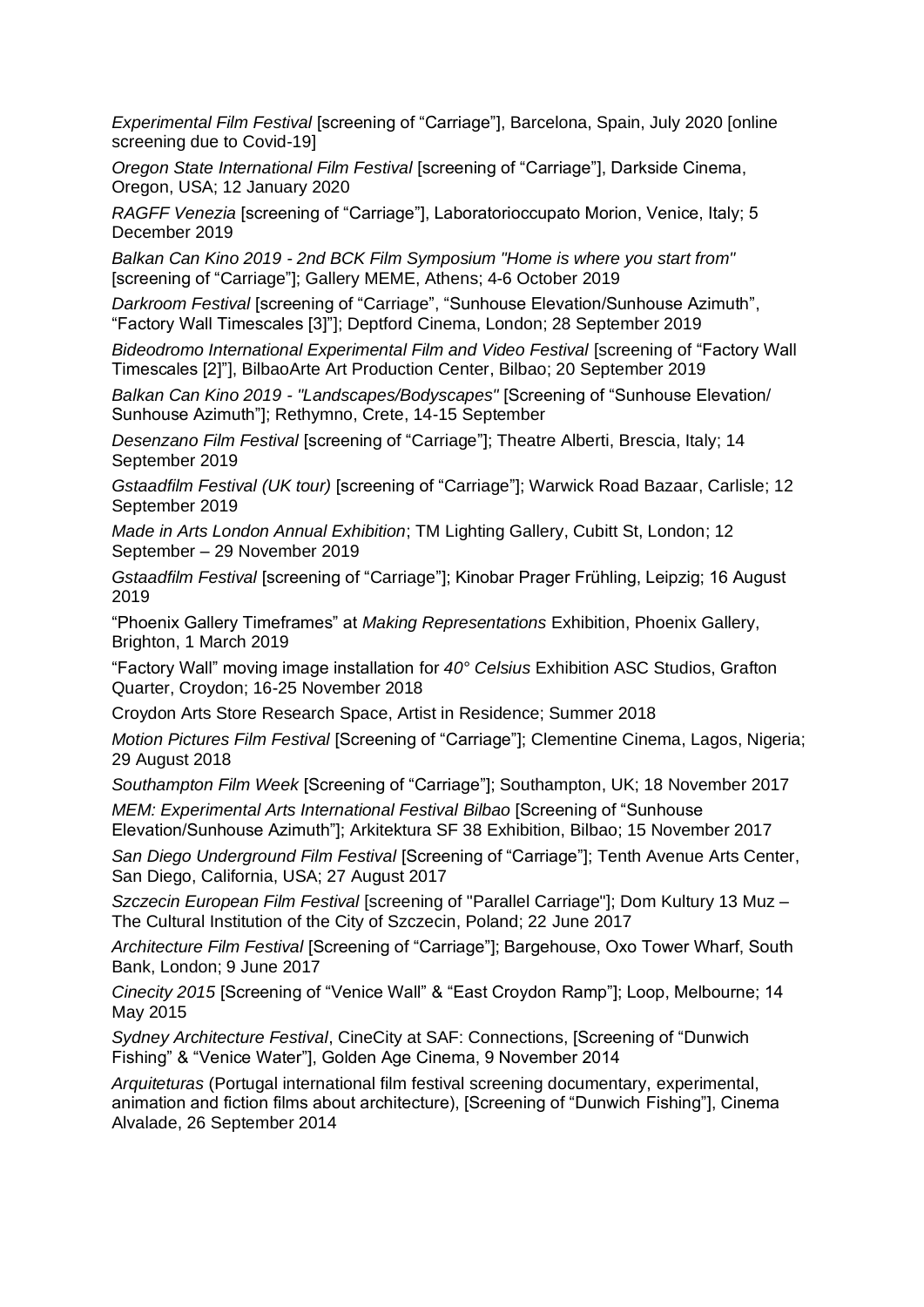*Cinecity 2014* [Screening of "Dunwich Fishing" (received high commendation)]; State Theatre Centre, Perth, 9 May 2014; Vivid Ideas, MCA, Sydney, 30 May 2014; Testing Grounds, Melbourne, 25 July 2014; ACT EmAGN, Canberra, 12 August 2014.

*2014 Australian International Experimental Film Festival* [Screening of "Sunhouse Elevation/Sunhouse Azimuth"]; Replants, Fremantle, WA, 2-4 May 2014; Goodtime Studios, Melbourne, VIC, 16-18 May 2014.

*Experiments in Cinema v9.72* [Screening of "Sunhouse Elevation/Sunhouse Azimuth"] Guild Cinema, Albuquerque, New Mexico, USA; 15 April 2014

1st Women Media Arts and Film Festival [Screening of "12 Frames"] The Armory Theatre, Sydney Olympic Park; 29 December 2013

*Architects Journal Light Shots* [Screening of "Sun House 1" & "Shard 4 View" (both received honourable mentions)] The Apartment, Hoxton Grill; London; July 2013

*2013 Australian International Experimental Film Festival* [Screening of "12 Frames"] Loop, Melbourne; May 2013

*Projective Views* Installation for Flow 2 Conference, Wunderlich Gallery, Melbourne School of Design, University of Melbourne, 8-10 February 2012

*No. 33 Grezzo* Experimental film-based installation, Grezzo, Italy, 11 August 2011

*Expanded Architecture* Screening and panel discussion of "Architectural Film", Performance Space, Sydney, November 2010

*Workstation Speakeasy*, Screening of commissioned video piece (Mimetic Surface #7), Workstation: 28 St. Johns Lane, London; September 2003

*OMSK: SNUB*, Film; Video; Performance; Music Event, [Screening of "Arlene"] 86 Brick Lane, London; September 2002

*291 Gallery Light Reading Programme*, West Australian Experimental Screen Work, 291 Gallery, 291 Hackney Road, London; June 2002

*FX Magazine 100th Issue Party*: experimental videos; Old Street, London; July 2002

*Metalux*, Experimental Film Screenings, Domain Theatre, Art Gallery of New South Wales, Sydney; 1-8 October 1997 & Film and Television Institute of Western Australia, Fremantle; September 1997

*Sandblast*, Fabrica Gallery, Brighton; September 1996

*Ruins of the Future*, installation for Adelaide International Arts Festival, Adelaide, March 1996 (3rd Place Ruins of the Future International Competition)

*Hong Kong - Perth Experimental Film & Video Exchange*, University of Western Australia, Perth,1996

*Dust Eats PICA*, Video Installation, part of Artrage Festival, Perth Institute of Contemporary Arts, Western Australia, 1994

# **CONFERENCES, SYMPOSIA, GUEST LECTURES & EDITORSHIP**

E Suess "Distracted Dwelling: Sunlight as a Register of the Everyday in Domestic Spaces" conference paper, *Slices of Everyday Lives*, University of Cambridge, 19-20 September 2019

E Suess "Analogous Divinations: Projective Worldmaking Through the Artefacts of Architectural Representation" conference paper, *Frascari Symposium IV: The Secret Lives of Architectural Drawings and Models*, Kingston School of Art, 27-29 June 2019

E Suess "Drawing Out the Ephemeral and Peripheral: Transdisciplinary Representational Practices for Architecture" Invited speaker for the Sir John Soane Museum's Critical Drawing Series, November 2018